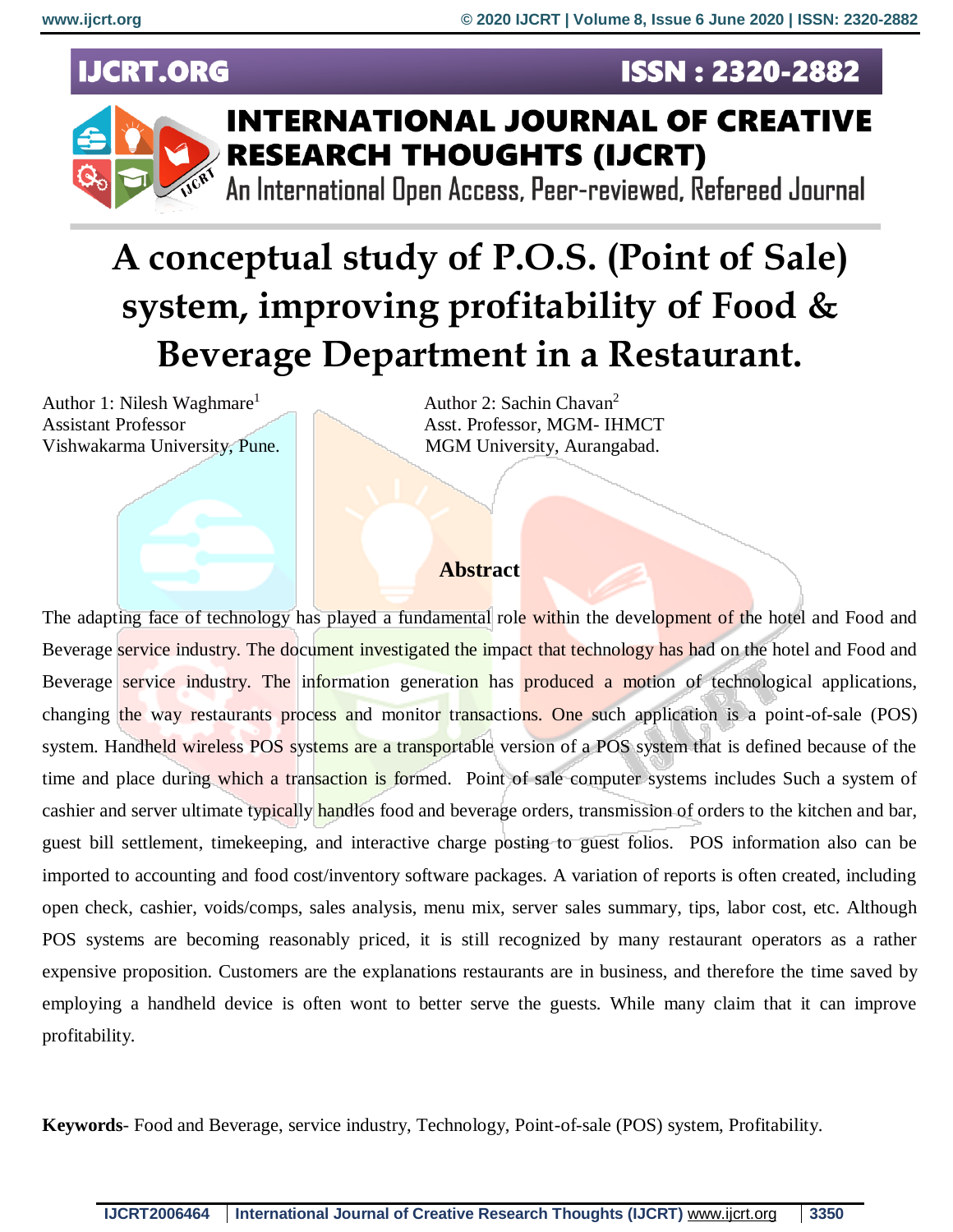#### **Objective of the study-**

- To study the modern methods of POS System.
- To analyze & give overview of how POS system enhances profitability of Food & Beverage Department.

#### **Research Methodology-**

The Research is undertaken using the secondary data comprising of books, newspaper article, journals, Hospitality trade & business magazines, blogs.

Some of the suggested strategies of implementing POS are smart order taking, managing billing operations, innovative Stock & inventory management, Analysis of Restaurant reports, conversion ratio from room to restaurant, In Room dining time, cover & session wise analysis, outlet level analysis, customer relationship management.

### **Introduction**

Point of sale software gives business owners a convenient way of finding out customers and of recording sales. It can keep a record of the shop inventory, updating it when an order is processed. It can even print out receipts; perform credit card processing, track customers, etc. Point of sale software eases the flow at checkout terminals while recording all the data which will assist you to make better business decisions.

Point of sale software allows users to input via keyboard or mouse, and a few even have a touch screen interface. Point of sale software can even help with credit card processing. Credit cards are the chosen method of payment. People don't want to carry around cash for all their purchases. A credit card could be a convenient method of payment and if you do not have credit card processing; your business can lose a number of its competitiveness. It also can calculate tax on the item and change for the customer.

POS software is mostly easy to install and simple to use. You will need to be acquainted with how to update inventory and record a price modification for an item. Point of sale software usually provides a simple to use interface to try and do this. It can make the work of the cashier a lot easier by automating the routine tasks of the day.

There is a good type of point of sale software available. You can choose one that matches your budget and meets the requirements of your particular business. The software will fit requirements with the purpose of sale hardware. It will also have operating system requirements such as it might need a Windows or Cloud.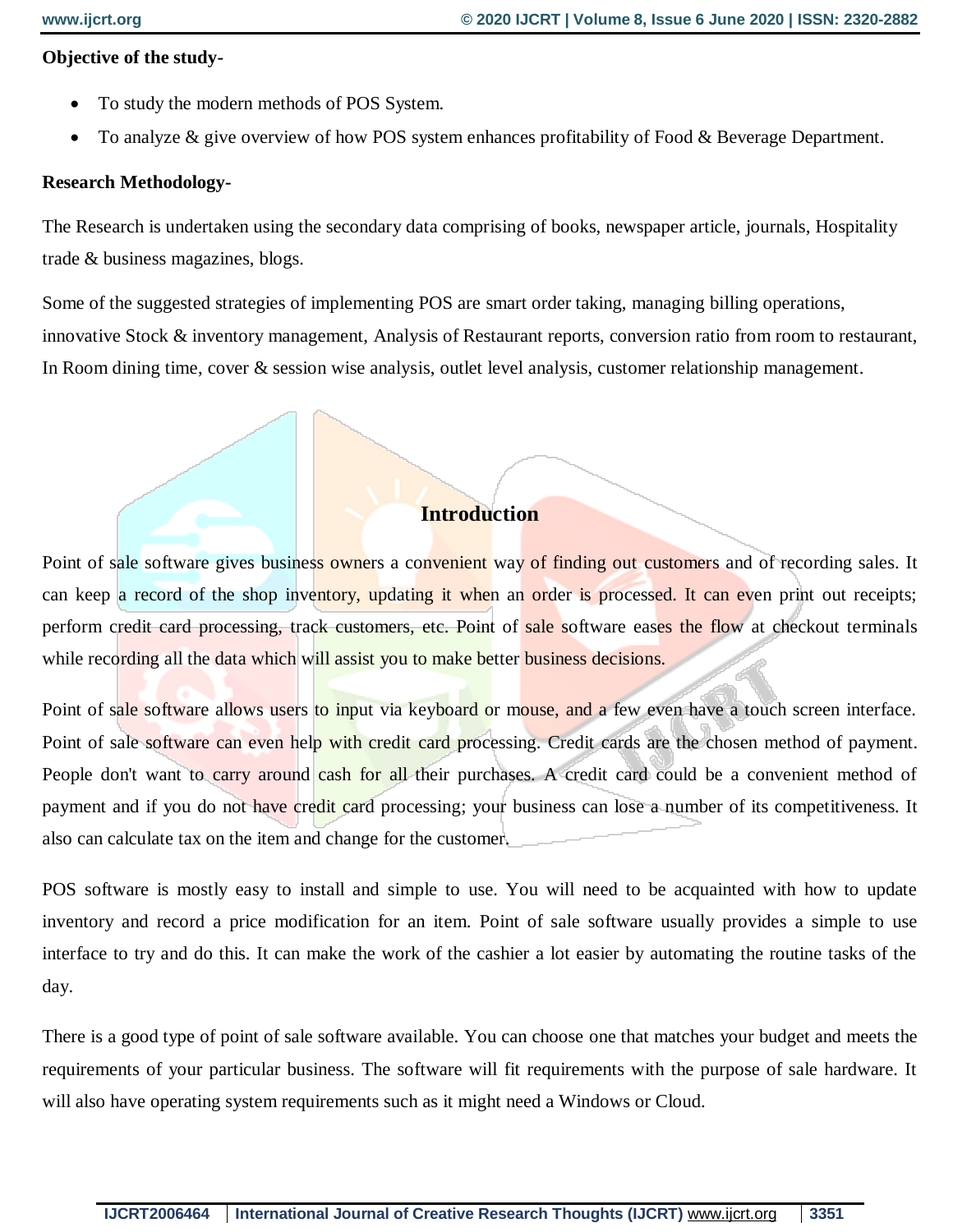Point of sale software can quite pay money for itself over time by making checkout faster and doing all of your accounting for you. Point of sale software may be the right solution for food and beverage business and can provide you with tons of benefits.



(Fig.1 source: www.merchantmavrick.com)

#### **1. Smart Order Taking**

You will automate the order taking process at your hotel restaurant with the assistance of a sensible restaurant (POS) point of sale. This system will handle different application like menu preparation, seat allotting, order delivery, increase cart or selecting the product for the order, billing process, order closing, and final account assessment. This system will extremely simplify and speed up the complete order taking and delivery process.

You will provide the waiters or servers with a server's app and, Android Tablet or mobile that has a full menu display menu through which the waiters can accept and push the orders on to the kitchen. Order will be registered at Server and the information will be sent to the Kitchen by Kitchen printer or on Screen. Once the order is ready the same will be inform to the Waiter. More KOT from a similar table are often taken and therefore the same will be executed in the same way. During this way, a waiter can save his time preparing KOT and sending a person to the kitchen to explain KOT to the chef also as avoiding communication errors.

In the POS system if any food or beverage item is not available then we can remove or disappear that item from the menu list for temporary based. So in this method On the other hand, if the waiter knows, when the customer places the order, that an item is no longer available, he can inform the customer immediately. The customer could be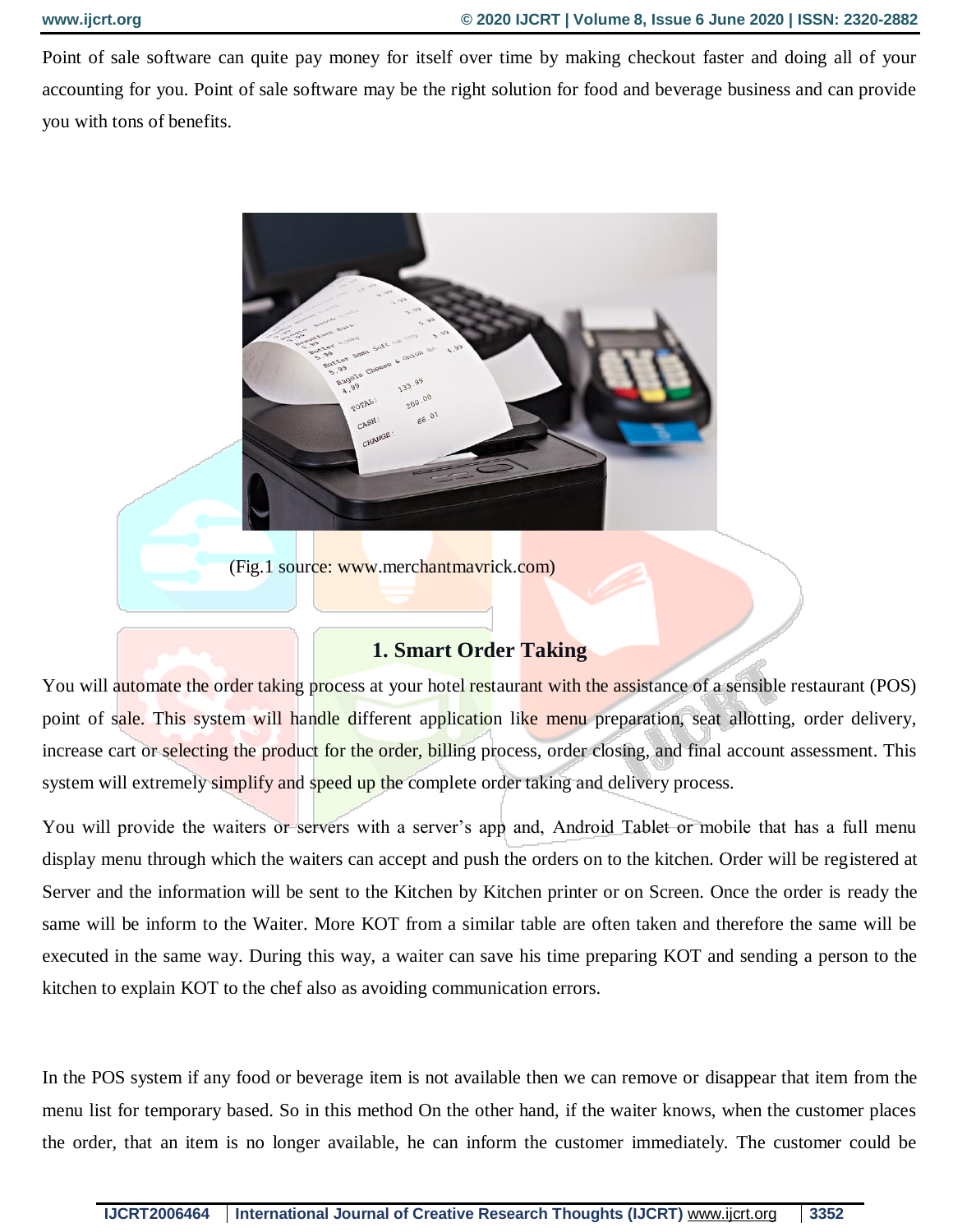disappointed, but the disappointment would normally be minimal because the customer isn't led to believe, even for a brief time, that the item was available.

The present innovation provides a system and method for get the better of the above-described problem. The innovation provides an automatic ordering system that provides waiters, waitresses, and bartenders more or less immediate updated knowledge about the State of the restaurant menu.

The innovation has the further object of enhancing the efficiency of operation of a restaurant or bar, by automatically providing each Staff person with an updated version of a menu. The innovation has the further object of enhancing the efficiency of operation of a restaurant or bar, by automatically providing each Staff person with information about the quantity remaining of one or more menu items. The innovation has the further object of increasing the Satisfaction of customers of a restaurant or bar, by providing instantaneous menu information to waiters and waitresses, through hand-held wireless units used to take orders.

The most preferable food and beverage items by customers are automatically displayed on the screen, so we can understand the customer demand. According to this we can push the flavored items to customers and prepared miseen-plan in the kitchen, as well as we can understand which are food and beverage items are not selling, so we can improve the food quality or remove these items from the menu with new items. You can further increase customer entertain by allowing the guests to put their orders themselves with the assistance of Tablet Ordering.

# **2. Managing the Billing Operations**

Software not only simplifies the whole order taking process but it automates prepared the bill also. While we take the order and send it to the kitchen on that time orders are automatically saved on that particular table. When a customer asks for the bill we need to just click on the table no. and all served items are displayed on the screen we can check one more time and submit to print the bill. A collect the printed bill from the printer. In this way, customers do not get over or less charge.

We can send the bill to a customer by the SMS system also you need just a customer mobile no and you can send a text message to the customer. Customers will get full detail bill the same as in this method you can make cost control by saving paper money. One hard copy of the bill will cost 60 to 75 paisa to you besides sending a message to a customer will cost only 10 to 15 paisa and this modern way customers also like.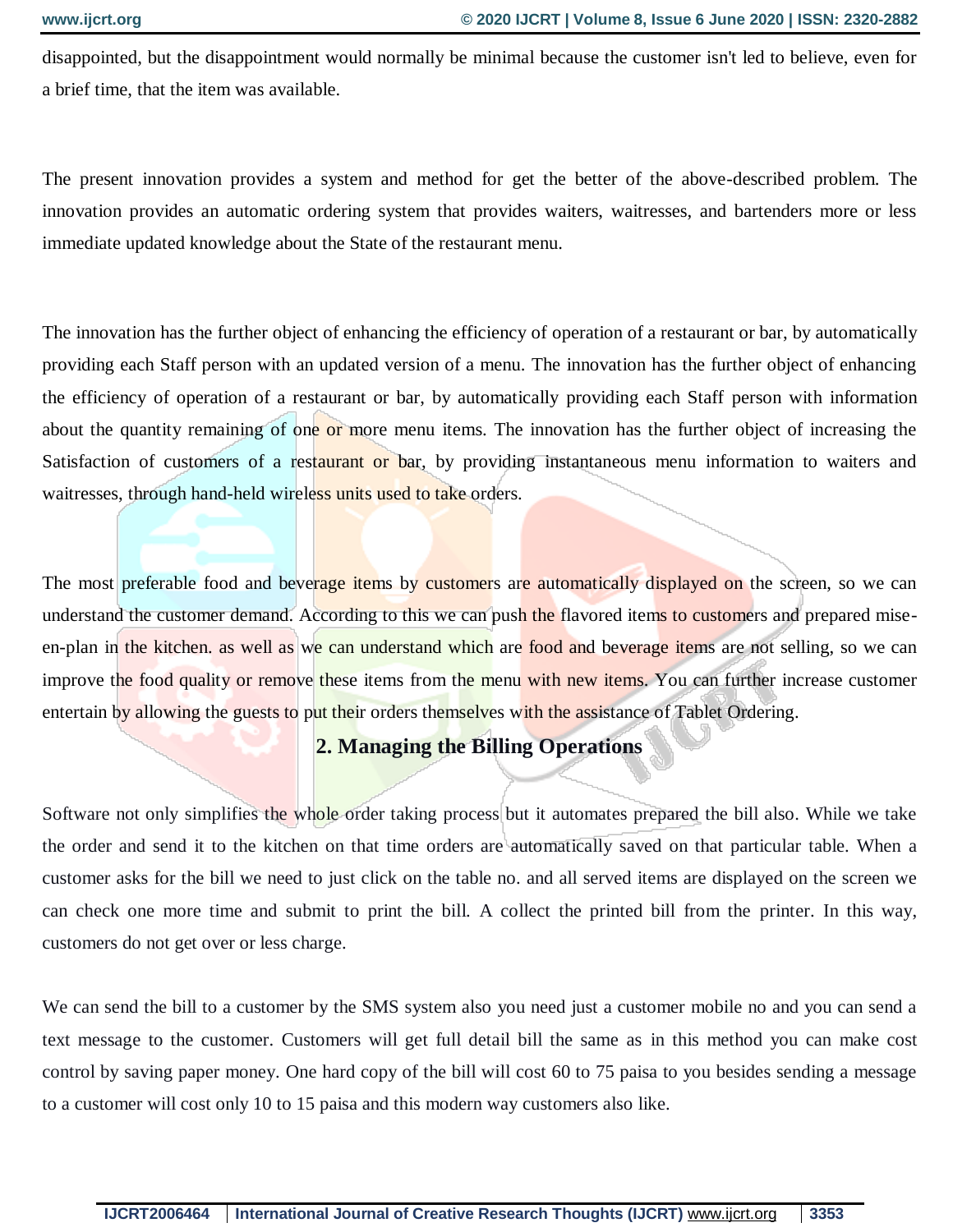The hotel restaurant POS not only simplifies the entire order taking operation at the hotel restaurant, but it also automates the details of assigning bills directly to rooms through (Transfer to Rooms) TTR. All orders placed by the resident guests at any of the food and beverage outlets at your hotel are automatically assigned to the guests' total bill, which would have otherwise be done manually in this way one can prepare the accurate bill and save the time also.

#### **3. Stock and Inventory Management**

Proper stock and inventory management are critical for keeping the food costs under control. Smart hotel restaurant POS software provides with the Stock Management feature permits to keep track of the daily stock consumption with the help of the Stock Reports. It also enables to line re-order levels for individual stock items that can send the real-time alerts whenever a specific stock item is close to being lower. This way, one can order for more stock in time, and also prevent the chance of over-ordering or under-ordering.

Apart from this, POS help to analyze  $\&$  identify which of the items are being the most consumed and which and which are not. This data to make changes in the menu and also helps to streamline Stock Ordering procedure correctly.

# **4. Analyzing the Hotel Restaurant Reports**

Restaurants in hotels typically generate a lot of revenue. However, one can turn a restaurant into a money-maker by analyzing the precise areas of improvement. Strong reporting and analytics can assist in elevating hotel restaurant to greater heights.

Here is how one ought to take advantage of the reports from a hotel- restaurant POS software to increase the revenues.

#### **Conversion Ratio from Room to Restaurant**

The Conversion Ratio is a very important metric to investigate because it gives the information about what percentage of Checked-in guests are dining at the restaurant. This enables you to investigate if most of the traffic is coming due to checked-in guests or walk-in customers, and helps to create strategies to extend the footfall in the restaurant.

#### **In-room Dining service (IRD) Time**

Some checked in guest's calls for in-room dining facilities. Being able to supply this facility fast will help to raise a restaurant's reputation. One can keep a check on the time taken from accepting the order to delivering it to the room with the assistance of the hotel restaurant POS system.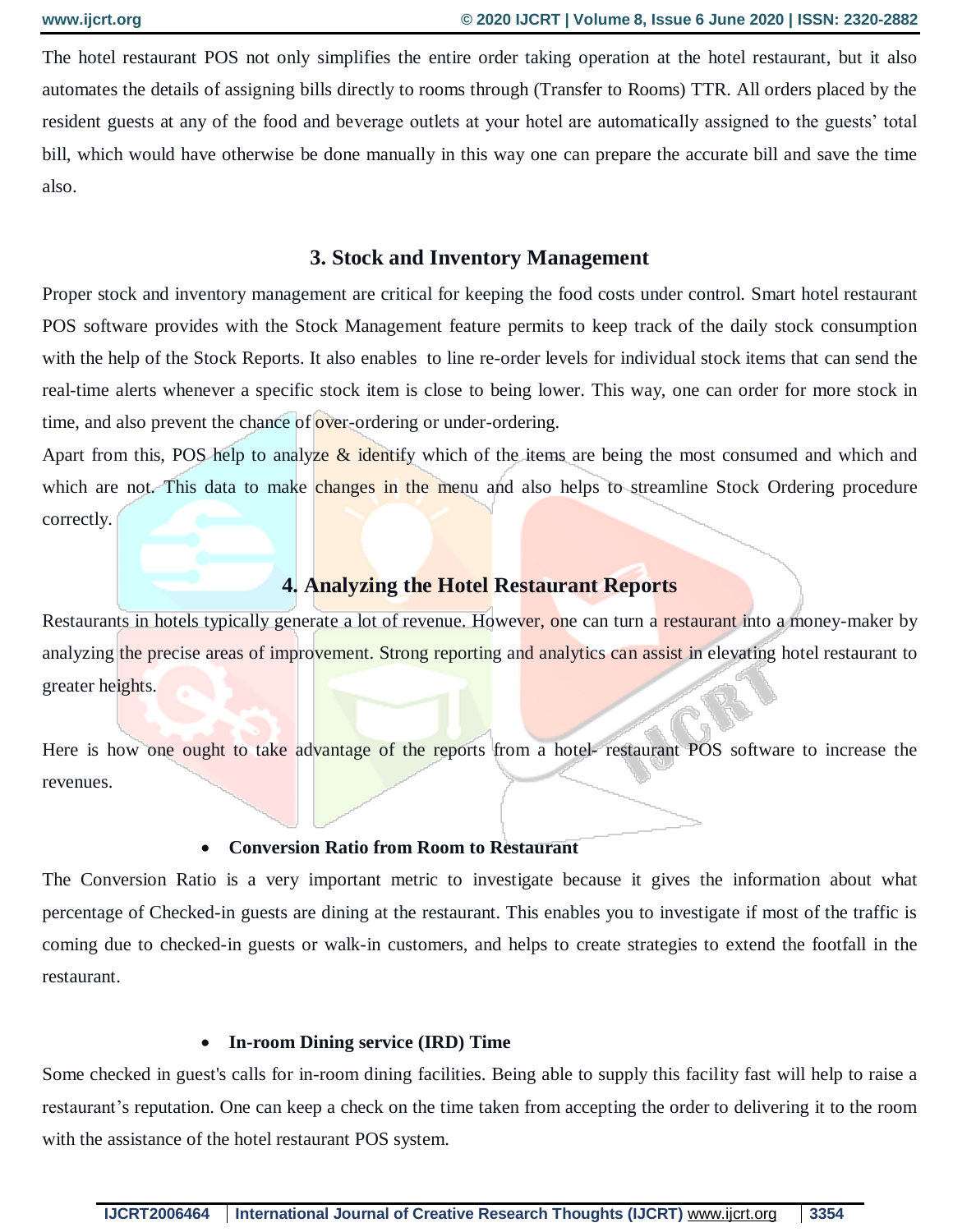#### **Cover and Session Wise and Analysis**

A smart hotel restaurant POS software gives the details of the average Cover in the restaurant which gives the exact number of tables used during the day and the total bill per cover. According to this, one can calculate the APC (average per cover). Using this data, a hotel / restaurant owner can start up-selling and marketing strategies to grow the average per table. Plus, the hotel restaurant POS will also give session-wise analysis that tells which of the time of the day – breakfast, lunch, or dinner is generating maximum sales.

#### **Outlet Level Analysis**

There could also be multiple Food and Beverage outlets in a hotel, like a coffee shop, restaurant, bar, etc. It is essential to simply analyze the sales performance of every outlet and keep track of which of them are performing well and sort out which are not. The restaurant POS will provide a summary of the sales made in real-time also for a specific time for every outlet.

### **5. Customer Relationship Management**

Restaurant POS customer relationship management (CRM) helps you segregate your customer base and identify the residents who are eating at your restaurant and also the walk-in guests, supported their stay duration, you will be able to then run smart SMS and email campaigns to attract them to dine at your Food & beverage outlets. Similarly, you'll also send promotional SMS and email push to your walk-in guests and offer them discounts and special offers to returning to your hotel restaurant. A smart hotel restaurant software smooth and continuously manages the day-today activities and also helps you better the customer experience. From the time a guest enters your restaurant until the time they leave, a hotel restaurant software POS will make the experience unforgettable for them.

# **6. Banquet Management in Hotels**

Banqueting is usually looked upon because of the game-changer within the F&B industry thanks to its high-profit margin. Banquets are typically located inside a hotel, but they will also flourish as standalone banquet halls. It brings in significant revenue for the hotels, which may go up to about 55% of its total revenue. Hence there's a requirement for correct Banquet Management Software to streamline operations and generate profits.

Banqueting management software helps you to manage everything from deciding on the menu to taking bookings for the entire month. It also makes a well-prepared calendar for the whole month with details of every event. This results in a decrease in the dependency on labor for doing the same tasks with the introduction of this technology. Some of the life-changing advantages that any good banqueting software will provide to its owners, is the comprehensive report for each event. These reports help you to correctly analyze how your banquets are doing in the market and whether or not your customers want to come back here. It is very easy to make a reservation by using the software while making a reservation, you can also add specific details about the theme and decorations along with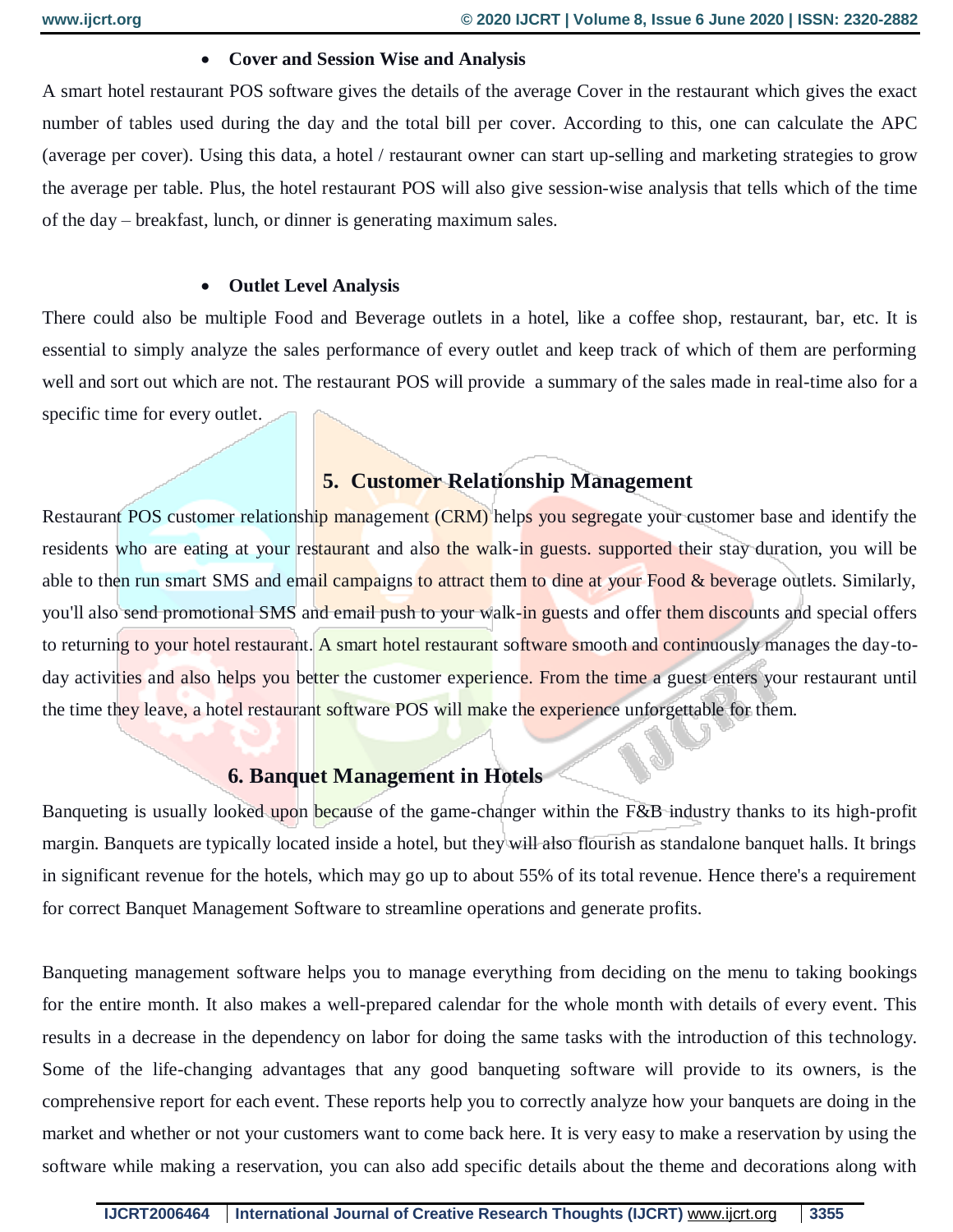TORY

mentioning other information just like the date and time of the event, number of individuals, menu and therefore the customer details. The usage of a banqueting automation software not only plans a menu for every event in your banquet but also estimates the per-person cost automatically. This helps you to figure around a budget and obtain things done smoothly. It is both inconvenient and impossible for you to be in more than one of your banquets at the same time. You need a stand-alone technology to integrate information of all your banquets in one single place from where you can manage all your outlets. While taking up a new event booking in a banquet, you can't expect your staff to look through manual records to check whether the requested date is free or not. An automated system that streamlines your work by maintaining an event calendar will help. The software can help to calculate your everyday profit to possess its depth sales analysis and management. These detailed reports include the time, guest list, menus, payments and theme for every event. Using a banqueting software keeps all of this data secure and up to date. These reports help to collect a treasure of data, which can be used in the time for analysis of growth.

#### **Eliminating theft in a Restaurant-**

As a restaurant owner, controlling or eliminating theft is possibly a priority of yours. If you don't have the proper system in place, theft is often a drag. In the restaurant industry, margins are incredibly tight so there's no room for error or theft. There are three major areas of theft I want to talk about and they all can be monitored and managed. The three major areas of restaurant theft are 1. Cash, 2. Inventory, 3. Bookkeeper theft. Fortunately, by having the proper system in place also as using your POS system properly, you'll be able to eliminate or a minimum of minimizing theft.

# **Conclusion & findings**

Point of sale systems has reporting features that allow you to stay an in depth eye on sales, profits, and expenses like Cost of products Sold. POS reports give you in real-time, and formatted with easy-to-read information. With cloud POS reporting, you'll be able to access reports even once you are at home or traveling. No matter where you are, you'll always have the information you need to make data-driven business decisions.

Your POS system will also allow you to monitor Key Performance Indicators such as average customer sales, stock turnover, and sell-through rate. This visibility into your business performance will assist you identify prosperous areas of your business and others that will need improvement. Either way, this insight will assist you in making the required adjustments to assist you maintain profitability and competitiveness.

A point of sale system helps make more efficient the accounting process. Old-fashioned cash registers force accountants to sort through many receipts, but with a POS system, you'll print reports and, in many cases, import data directly together with your accounting software.